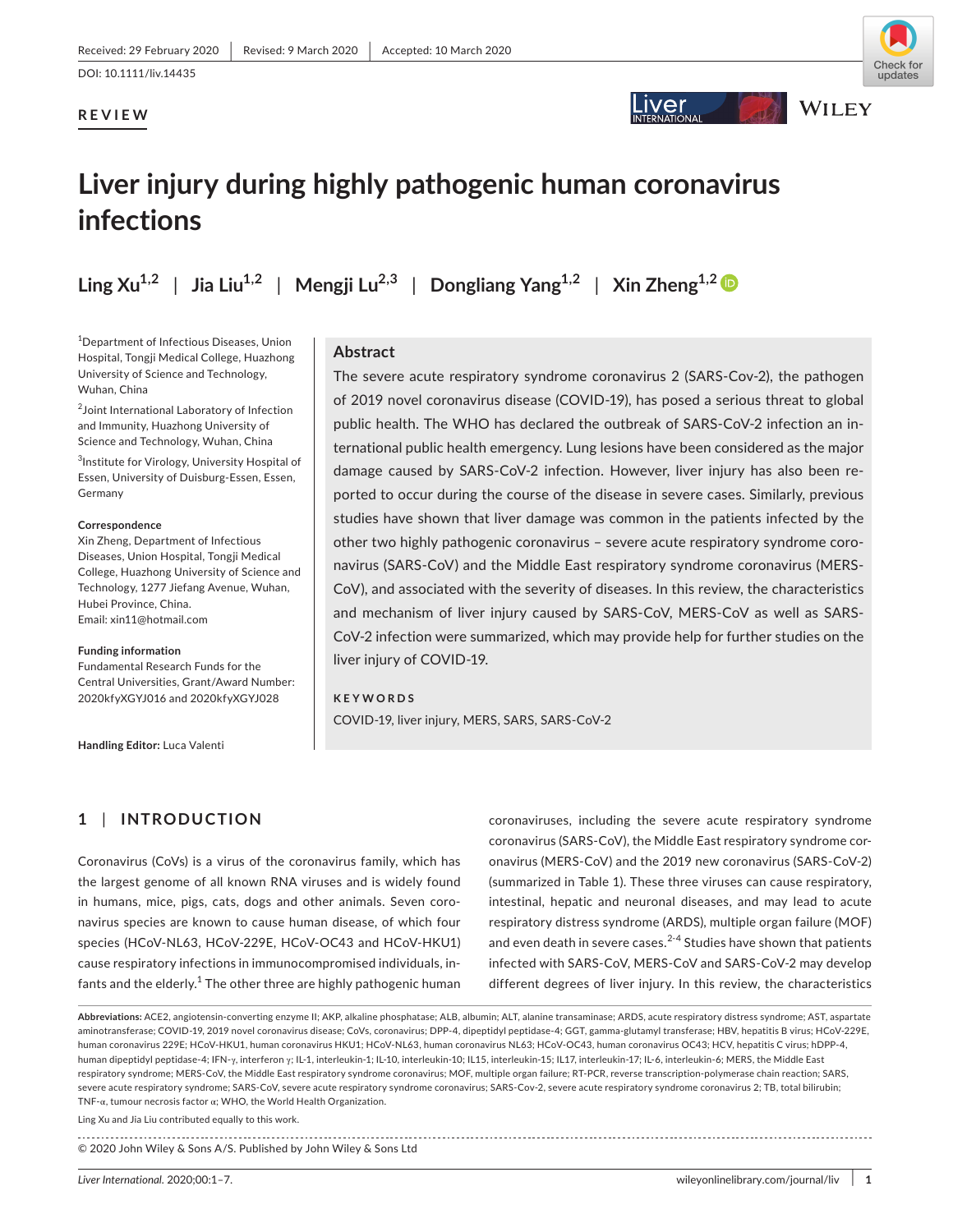and mechanism of liver injury caused by SARS-CoV, MERS-CoV as well as SARS-CoV-2 infection were summarized, which may provide help for further studies on the liver injury of COVID-19.

#### **2** | **SARS-COV AND LIVER INJURY**

Severe acute respiratory syndrome (SARS) is an acute infectious disease caused by SARS-CoV.<sup>5</sup> It was first reported in Guangdong Province and Hong Kong of China in November 2002, and soon spread to 29 countries and regions around the world. Patients with SARS-CoV infection are characterized by persistent fever, headache, muscle pain and decreased white blood cell count. Severe cases may develop ARDS and MOF. $^2$  A number of studies have shown that liver injury occurred in SARS patients, which was mainly manifested in the mild and moderate elevation of ALT and/ or AST during the early stage of the disease. Some patients had decreased serum albumin and increased serum bilirubin levels.<sup>6-18</sup> The severe cases were more likely to have severe liver injury compared to mild cases.<sup>6,10,12</sup>

Studies have been performed to understand the mechanism of liver damage caused by SARS-CoV. Autopsy of SARS patients found large numbers of virus particles not only in the lungs but also in the parenchymal cells and vascular endothelium of other organs, including the liver.<sup>19,20</sup> SARS-CoV genome was also detected in hepatocytes by RT-PCR.<sup>19,20,21</sup> It is known that SARS-CoV uses angiotensin-converting enzyme 2 (ACE2) as the receptor for cell entry.<sup>22</sup> ACE2 was found to be abundantly expressed on endothelial cells of the liver, $^{23}$ which makes the liver a potential target for SARS-CoV. Liver biopsies in SARS patients showed a significant increase in mitotic cells, with eosinophilic bodies and balloon-like hepatocytes, suggesting that SARS-CoV may induce apoptosis of liver cells and thus cause liver injury.<sup>18</sup> Other studies showed that SARS-CoV-specific protein 7a can induce apoptosis in cell lines of different organs (including the lung, kidney and liver) through the caspase-dependent pathway, further confirming the possibility that SARS-CoV directly attacks liver tissue and causes liver injury.<sup>24</sup>

#### **Key points**

- Reports of liver injury during SARS-CoV, MERS-CoV and SARS-CoV-2 are summarized.
- Possible mechanisms of coronavirus infection-induced liver injury are introduced and discussed.

Abnormal serum levels of cytokines and chemokines were found at the early stage of SARS-CoV infection in patients. Duan et al<sup>12</sup> reported that serum IL-1, IL-6 and IL-10 levels in patients with abnormal liver function were higher than those in patients with normal liver function, suggesting a possible correlation between liver damage and the inflammatory responses induced by SARS-CoV infection. Besides, SARS patients with HBV/HCV infection were more prone to develop liver damage and severe hepatitis, which is probably due to enhanced replication of hepatitis virus during SARS-CoV infection.<sup>13</sup> It is particularly worth noting that antibiotics (macrolides, quinolones), antivirals (ribavirin), steroids and other drugs used for the treatment of SARS patients may also result in liver damage.7,25

## **3** | **MERS-COV AND LIVER INJURY**

Most Midzdle East respiratory syndrome (MERS) cases, caused by MERS-CoV infection, were firstly occurred in Saudi Arabia in 2012. The virus has since spread to Europe, Asia, Africa and North America.<sup>3</sup> MERS-CoV infection in patients is characterized by fever, cough and shortness of breath. Severe MERS patients quickly progressed to respiratory and kidney failure.<sup>26</sup> Besides, a number of retrospective studies have shown that patients with MERS had elevated liver enzymes and bilirubin levels, as well as decreased albumin levels.<sup>27-32</sup> It has also been shown by Saad et al that the low level of albumin was a predictor of disease severity.<sup>27</sup> Similar to the

| <b>Virus</b> | <b>Disease</b> | Genome sequence<br>homology to<br>SARS-CoV-2 | Receptor    | Possible<br>intermediate<br>hosts | Route of<br>transmission           | Human susceptibility                              | <b>Mortality</b><br>(%) |
|--------------|----------------|----------------------------------------------|-------------|-----------------------------------|------------------------------------|---------------------------------------------------|-------------------------|
| SARS-CoV     | SARS           | $82%^{4}$                                    | $ACF2^{22}$ | Palm civets <sup>59</sup>         | Droplets,<br>contact <sup>60</sup> | People are generally<br>susceptible <sup>60</sup> | 9.6% <sup>60</sup>      |
| MERS-CoV     | <b>MERS</b>    | $50\%^{4}$                                   | $DPP4^{35}$ | Camel <sup>3</sup>                | contact <sup>61</sup>              | People are generally<br>susceptible <sup>61</sup> | 34.4% <sup>61</sup>     |
| SARS-CoV-2   | COVID-19       | $\sim$                                       | $ACE2^{52}$ | Pangolin <sup>62</sup>            | Droplets,<br>contact <sup>39</sup> | People are generally<br>susceptible <sup>39</sup> | $3.7\%^{a,39}$          |

#### **TABLE 1** Characteristics of SARS-CoV, MERS-CoV and SARS-CoV-2

Abbreviations: ACE2, angiotensin-converting enzyme II; COVID-19, 2019 novel coronavirus disease; DPP-4, dipeptidyl peptidase -4; MERS, the Middle East respiratory syndrome; MERS-CoV, the Middle East respiratory syndrome coronavirus; SARS, severe acute respiratory syndrome; SARS-CoV, severe acute respiratory syndrome coronavirus; SARS-Cov-2, severe acute respiratory syndrome coronavirus 2.

<sup>a</sup> Available from the website of WHO on March 6, 2020.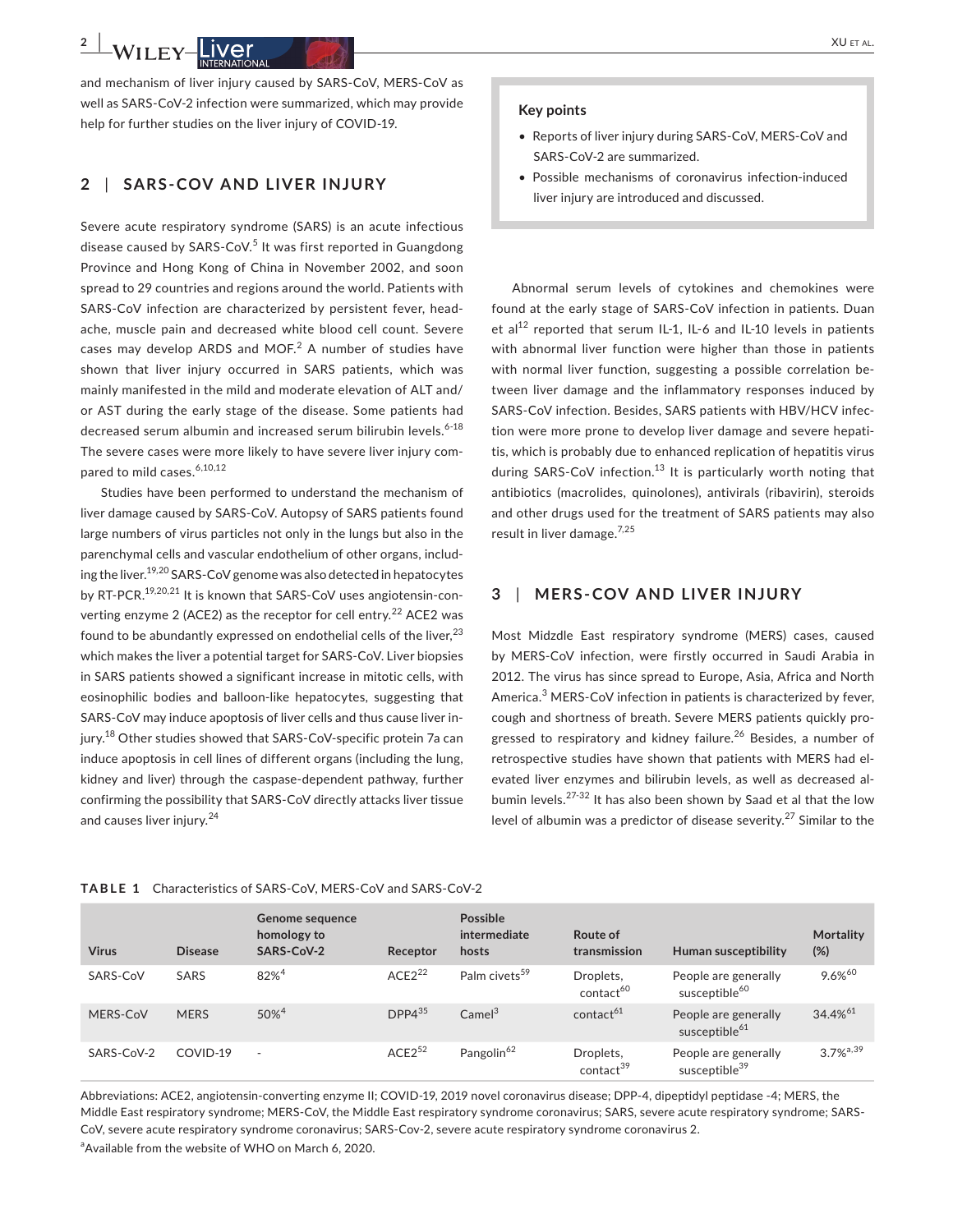## **TABLE 2** Characteristics of liver injury during SARS, MERS and COVID-19

**Proportions of** 

**Numbers** 



| <b>Disease</b> | Reference                 | of analyzed<br>cases | pre-existing<br>liver diseases | <b>Manifestations</b>                                            | <b>Note</b>                                                                                                                                     |
|----------------|---------------------------|----------------------|--------------------------------|------------------------------------------------------------------|-------------------------------------------------------------------------------------------------------------------------------------------------|
| SARS           | Chang et al <sup>6</sup>  | 346                  | 2(0.57%)                       | Mild to moderate elevation of ALT<br>and AST                     | Non-survivors had a significantly higher<br>level of AST than survivors                                                                         |
|                | Liu et al $^7$            | 259                  |                                | Abnormal ALT 146 (56.3%)                                         |                                                                                                                                                 |
|                |                           |                      |                                | Abnormal AST 96 (37.1%)                                          |                                                                                                                                                 |
|                | Lu et al <sup>8</sup>     | 250                  | <b>NA</b>                      | Abnormal ALT 87%                                                 |                                                                                                                                                 |
|                |                           |                      |                                | Abnormal AST < 50%                                               |                                                                                                                                                 |
|                | Tie et al <sup>9</sup>    | 222                  |                                | 136 (61.7%)                                                      | The incidence of live injury in severe<br>patients (74.4%) was markedly higher than<br>that in mild patients (43.0%)                            |
|                | Zhao et $al^{10}$         | 169                  |                                | Abnormal ALT 62.5%                                               | Liver injury mainly appeared in the second<br>and the third week after disease onset                                                            |
|                | Yang et al <sup>11</sup>  | 168                  | 12 (7.1%)                      | Abnormal ALT 52.5%                                               |                                                                                                                                                 |
|                |                           |                      |                                | Markedly decreased ALB                                           |                                                                                                                                                 |
|                | Duan et al <sup>12</sup>  | 154                  | 4(2.6%)                        | 58 (37.7%)                                                       | The incidence of live injury in severe<br>patients (48.4%) was markedly higher than<br>that in mild patients (13.0%)                            |
|                | Huang et al <sup>13</sup> | 108                  | 62 (57.4%)                     | 38/38 (100%), in patients with HBV<br>infection                  |                                                                                                                                                 |
|                |                           |                      |                                | 33/46 (71.7%), in patients without<br>pre-existing liver disease |                                                                                                                                                 |
|                | Wang et al <sup>14</sup>  | 76                   | 6                              | Abnormal ALT 59 (77.6%)                                          |                                                                                                                                                 |
|                |                           |                      |                                | Abnormal AST 66 (86.9%)                                          |                                                                                                                                                 |
|                | Jiang et al <sup>15</sup> | 60                   | <b>NA</b>                      | Abnormal ALT 46 (76.6%)                                          | Liver injury mainly appeared in the second                                                                                                      |
|                |                           |                      |                                | Abnormal AST 24 (40.0%)                                          | week after disease onset                                                                                                                        |
|                |                           |                      |                                | Abnormal TB 18 (30.0%)                                           |                                                                                                                                                 |
|                |                           |                      |                                | Abnormal ALB 27 (45%)                                            |                                                                                                                                                 |
|                | Wu et al <sup>16</sup>    | 52                   | 9(17.3%)                       | Abnormal ALT and AST 53%                                         | Liver injury mainly appeared in the second<br>week after disease onset                                                                          |
|                | Duan et al <sup>17</sup>  | 43                   | 3(6.9%)                        | Abnormal ALT 33 (76.74%)                                         | Liver injury mainly appeared in the second                                                                                                      |
|                |                           |                      |                                | Abnormal AST 21 (48.83%)                                         | and the third week after disease onset                                                                                                          |
| <b>MERS</b>    | Arabi <sup>30</sup>       | 330                  | 21 (6.4%)                      | Abnormal ALT 142/252 (56.3%)<br>Abnormal AST 197/227 (86.8%)     | The incidence of live injury in non-survivors<br>(91.3%) was significantly higher than that<br>of survivors (77.9%) in ICU patients             |
|                | Sad et al <sup>27</sup>   | 70                   |                                | Liver dysfunction 22 (31.4%)                                     | Low albumin was suggested as a predictor of<br>disease severity                                                                                 |
|                | Assiri <sup>32</sup>      | 47                   | <b>NA</b>                      | Abnormal ALT 5 (11%)                                             |                                                                                                                                                 |
|                |                           |                      |                                | Abnormal AST 7 (15%)                                             |                                                                                                                                                 |
| COVID-19       | Guan et al <sup>41</sup>  | 1099                 | 23 (2.3%)                      | Abnormal AST, 168/757 (22.2%)                                    | The proportion of abnormal AST in severe                                                                                                        |
|                |                           |                      |                                | Abnormal ALT, 158/741 (21.3%)                                    | cases (39.4%) was markedly higher than                                                                                                          |
|                |                           |                      |                                | Abnormal TB 76/722 (10.5%)                                       | mild cases (18.2%)                                                                                                                              |
|                | Cai et al <sup>42</sup>   | 298                  | 8(2.7%)                        | 44 (14.8%)                                                       | The incidence of live injury in severe<br>patients (36.2%) was markedly higher than<br>that in mild patients (9.6%).                            |
|                | Fan et al <sup>43</sup>   | 148                  |                                | 75 (50.7%)                                                       | A higher proportion of patients with liver<br>injury (56.1%) received lopinavir/ritonavir<br>treatment than those without liver injury<br>(25%) |
|                | Wang et al <sup>44</sup>  | 138                  | $4(2.9\%)$                     | Mild elevation of ALT and AST                                    |                                                                                                                                                 |

(Continues)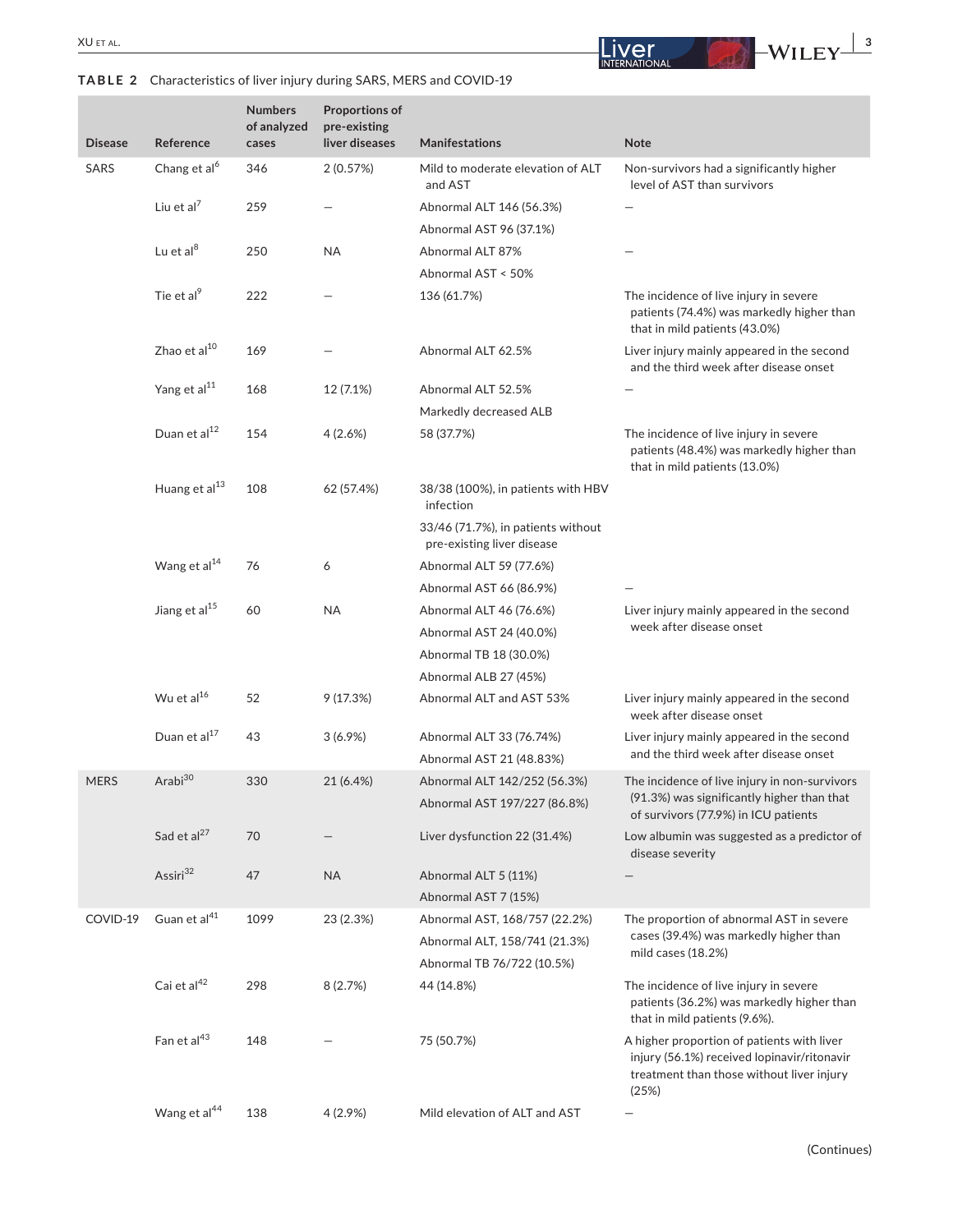#### **TABLE 2** (Continued)

| <b>Disease</b> | Reference                 | <b>Numbers</b><br>of analyzed<br>cases | <b>Proportions of</b><br>pre-existing<br>liver diseases | <b>Manifestations</b>                           | <b>Note</b>                                                                                               |  |
|----------------|---------------------------|----------------------------------------|---------------------------------------------------------|-------------------------------------------------|-----------------------------------------------------------------------------------------------------------|--|
|                | Cao et al <sup>45</sup>   | 128                                    |                                                         | Abnormal ALT and AST only in<br>severe patients |                                                                                                           |  |
|                | Chen et $al^{46}$         | 99                                     | <b>NA</b>                                               | Abnormal ALT 28 (28%)                           | One patient showed severe liver injury (ALT                                                               |  |
|                |                           |                                        |                                                         | Abnormal AST 35 (35%)                           | 7590 U/L, AST 1445 U/L)                                                                                   |  |
|                |                           |                                        |                                                         | Abnormal TB 18 (18%)                            |                                                                                                           |  |
|                |                           |                                        |                                                         | Abnormal ALB 97 (98%)                           |                                                                                                           |  |
|                | Shi et al <sup>47</sup>   | 81                                     | 7 (9%)                                                  | 43 (53%)                                        |                                                                                                           |  |
|                | Xu et al $^{48}$          | 62                                     | 7(11%)                                                  | 10 (16.1%)                                      |                                                                                                           |  |
|                | Yang et al <sup>49</sup>  | 52                                     | <b>NA</b>                                               | 15 (29%)                                        | No difference in the incidence of liver injury<br>between survivors (30%) and non-survivals<br>(28%)      |  |
|                | Huang et al <sup>40</sup> | 41                                     | 1(2%)                                                   | 15 (31%)                                        | The proportion of elevated AST levels of<br>ICU patients (62%) was higher than non-<br>ICU patients (25%) |  |
|                | Zhang et al <sup>50</sup> | 82                                     | 2(2.4%)                                                 | 64 (78%)                                        | All patients were deceased cases                                                                          |  |
|                | Huang et al <sup>51</sup> | 36                                     | <b>NA</b>                                               | Abnormal ALT 4/30 (13.33%)                      | All patients were deceased cases                                                                          |  |
|                |                           |                                        |                                                         | Abnormal AST 18/31 (58.06%)                     |                                                                                                           |  |
|                |                           |                                        |                                                         | Abnormal TB 4/31 (12.90%)                       |                                                                                                           |  |

Abbreviations: ALB, albumin; ALT, alanine transaminase; AST, aspartate aminotransferase; HBV, hepatitis B virus; ICU, intensive care unit; SARS-Cov-2, severe acute respiratory syndrome coronavirus 2; TB, total bilirubin.

observation in SARS patients, the pathological manifestations of liver injury in MERS patients are mild portal tract and lobular lymphocytic inflammation, as well as mild cellular hydropic degeneration in hepatic parenchyma. 33,34

Different from SARS-CoV, MERS-CoV was found to utilize dipeptidyl peptidase-4 (DPP-4) as its functional receptor for establishing infection in cells.<sup>35</sup> The expression level of DPP-4 in the liver is high,  $36$  suggesting it is a potential target organ of MERS-CoV. Zhao et al<sup>37</sup> constructed a transgenic mouse model globally expressing codon-optimized human DPP-4 (hDPP-4) and found that MERS-CoV is able to infect the liver cells via DPP-4 on the cell surface and cause cell damage. Mild to moderate liver injury occurred on day 5 after MERS-CoV infection in the hDPP-4 transgenic mice, and the main findings were scattered necrosis of liver cells in the hepatic sinus, infiltration of large numbers of activated Kupffer cells and macrophages. Fatty changes in liver cells were observed on day 9 post-infection with less liver cell necrosis.<sup>37</sup>

Significant pro-inflammatory cytokine responses were observed in the acute phase of MERS-CoV infection in patients, and the concentrations of serum IFN-γ, TNF-α, IL-15 and IL-17 were significantly increased.38 However, studies on the correlation between pro-inflammatory cytokine responses and liver injury are still lacking. It remains to be explored whether the liver injury observed during MERS-CoV infection is the consequence of direct viral infection, inflammation-mediated pathogenesis or applicating liver-damaging drugs during the course of treatment.

## **4** | **SARS-COV-2 AND LIVER INJURY**

COVID-19 is a novel infectious disease caused by SARS-CoV-2. In December 2019, pneumonia cases of unknown origins were firstly identified in Wuhan City, Hubei Province, China, and then rapidly spread to the whole country, and up to date, more than 70 countries worldwide. Currently, the number of SARS-CoV-2-infected patients is still rapidly increasing on a global scale.<sup>39</sup> Mild cases of COVID-19 showed symptoms of fever, fatigue, dry cough, vomit and diarrhoea. In severe cases, respiratory distress and/or hypoxaemia occurred 1 week after the onset of the disease and then deteriorated into ARDS, septic shock, metabolic acidosis and even death.<sup>40</sup>

Recent studies on COVID-19 have shown that the incidence of liver injury ranged from 14.8% to 53%, mainly indicated by abnormal ALT/AST levels accompanied by slightly elevated bilirubin levels.<sup>40-51</sup> The albumin is decreased in severe cases and the level of albumin is around 26.3-30.9  $g/L^{46}$  The proportion of developing liver injury in severe COVID-19 patients was significantly higher than that in mild patients.<sup>40-42</sup> In death cases of COVID-19, the incidence of liver injury might reach as high as  $58.06\%$ <sup>51</sup> and  $78\%$ .<sup>50</sup> One study reported that serum ALT and AST levels increased up to 7590 U/L and 1445 U/L, respectively, in a severe COVID-19 patient.<sup>46</sup> Our unpublished data showed very similar findings to other studies, except that we found that serum GGT increased in severe cases and serum AKP level was at normal range in both mild and severe cases. Currently, studies on the mechanisms of SARS-CoV-2-related liver injury are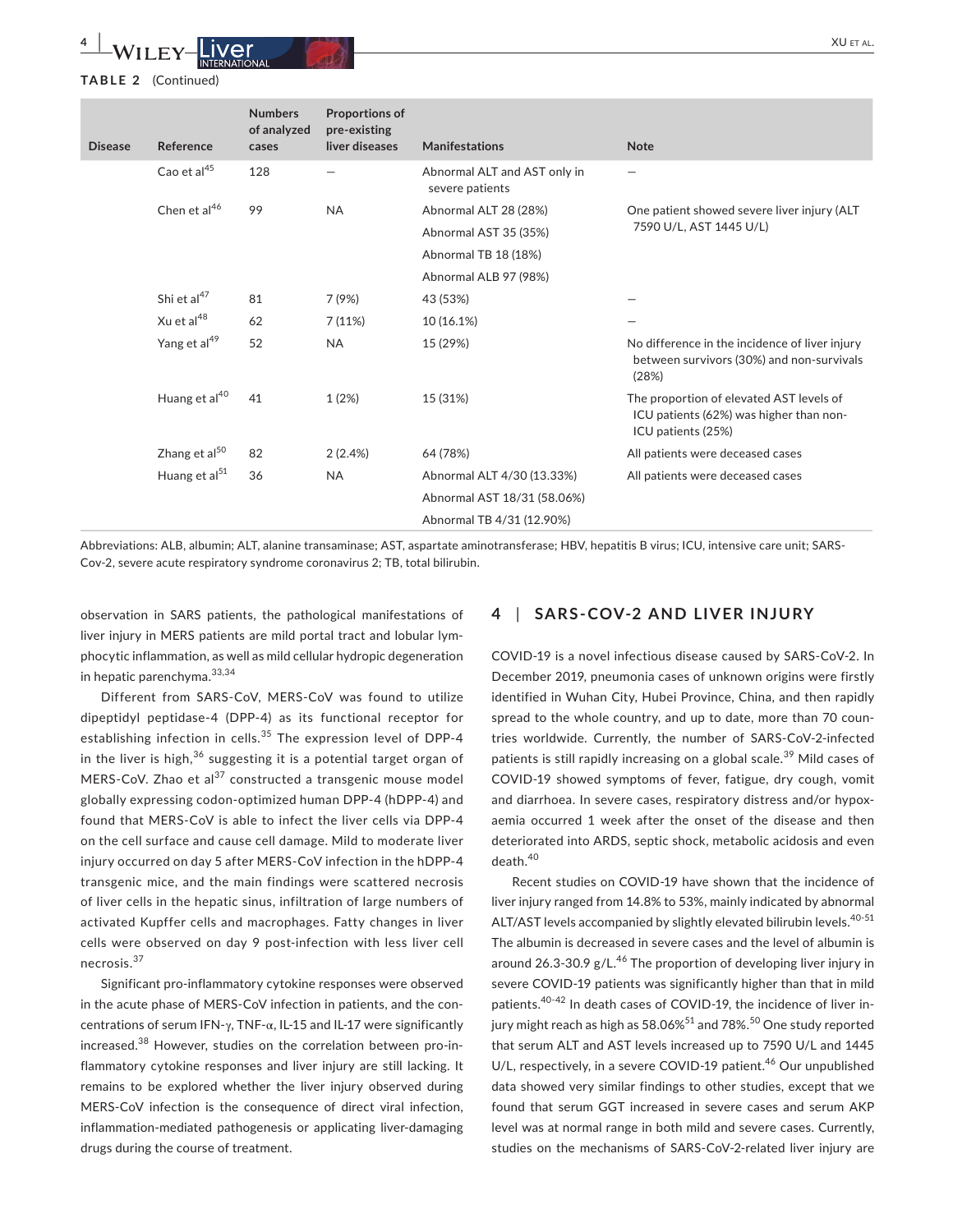limited. It has been shown that SARS-CoV-2 also uses ACE2 as its entry receptor as SARS-Cov does.<sup>52</sup> Chai et al<sup>53</sup> found that both liver cells and bile duct cells express ACE2. However, the ACE2 expression of bile duct cells is much higher than that of liver cells, but to a comparable level of alveolar type 2 cells in the lung. Bile duct epithelial cells are known to play important roles in liver regeneration and immune response.<sup>54</sup> These results suggested that the liver injury occurred in COVID-19 patients may be due to the damage to bile duct cells, but not liver cells by the virus infection. Besides, the inflammatory cytokine storm was observed in severe COVID-19 cases,<sup>55</sup> yet whether it results in liver damage in patients remains to be investigated. Postmortem biopsies were recently performed in a death COVID-19 patient, and the results showed moderate microvascular steatosis and mild lobular and portal activity, indicating the injury could have been caused by either SARS-CoV-2 infection or drug-induced liver injury.<sup>56</sup> Similar to the situation in SARS, antibiotics, antivirals and steroids are widely used for the treatment of COVID-19.<sup>57</sup> These drugs are all potential causes of liver injury during COVID-19, but not yet being evident.<sup>49</sup> Actually, a recent study reported that the liver injury observed in COVID-19 patients might be caused by lopinavir/litonavir, which is used as antivirals for the treatment of SARS-CoV-2 infection.<sup>43</sup> So far, there is a lack of reports that liver failure occurs in COVID-19 patients with chronic liver diseases, such as chronic hepatitis B or C.

#### **5** | **CONCLUSION**

In this review, we summarized the reports of liver injury caused by SARS-CoV, MERS-CoV and SARS-CoV-2 infection (Table 2). The mechanisms of liver injury that occurred during SARS-CoV-2 infection remain largely unclear. Our current understanding suggests that infection of highly pathogenic human coronavirus may result in liver injury by direct virus-induced cytopathic effects and/or immunopathology induced by overshooting inflammatory responses. Meanwhile, SARS-CoV may aggravate liver injury in patients with viral hepatitis, but there is no evidence for MERS-CoV and SARs-CoV-2. Importantly, drug-induced liver injury during the treatment of coronavirus infection should not be ignored and needs to be carefully investigated. From a clinical perspective, in addition to actively dealing with the primary disease caused by coronavirus infection, attention should also be paid to monitor the occurrence of liver injury, and to the application of drugs which may induce liver damage, such as antibiotics of macrolides or quinolone, and steroids, etc. Patients with liver damage are advised to be treated with drugs that could both protect liver functions and inhibit inflammatory responses, such as ammonium glycyrrhizinate,<sup>58</sup> which may, in turn, accelerate the process of disease recovery.

#### **ACKNOWLEDGEMENT**

This work is supported by the Fundamental Research Funds for the Central Universities (2020kfyXGYJ016 and 2020kfyXGYJ028). We thank Ms Delia Cosgrove for the language correction of this manuscript.

#### **CONFLICT OF INTEREST**

The authors disclose no conflicts of interest.

#### **AUTHOR CONTRIBUTIONS**

Xin Zheng designed and planned the work, and revised the manuscript. Ling Xu and Jia Liu performed the literature search and interpretation, and manuscript drafting. Mengji Lu and Dongliang Yang revised the manuscript.

### **ORCID**

*Xin Zheng* https://orcid.org/0000-0001-6564-7807

#### **REFERENCES**

- 1. Su S, Wong G, Shi W, et al. Epidemiology, genetic recombination, and pathogenesis of coronaviruses. *Trends Microbiol*. 2016;24(6):490-502.
- 2. Peiris J, Lai ST, Poon L, et al. Coronavirus as a possible cause of severe acute respiratory syndrome. *Lancet*. 2003;361(9366):1319-1325.
- 3. Kupferschmidt K. Researchers scramble to understand camel connection to MERS. *Science*. 2013;341(6147):702.
- 4. Zhu NA, Zhang D, Wang W, et al. A novel coronavirus from patients with pneumonia in China, 2019. *N Engl J Med*. 2020;382(8): 727-733.
- 5. Drosten C, Günther S, Preiser W, et al. Identification of a novel coronavirus in patients with severe acute respiratory syndrome. *N Engl J Med*. 2003;348(20):1967-1976.
- 6. Chang H-L, Chen K-T, Lai S-K, et al. Hematological and biochemical factors predicting SARS fatality in Taiwan. *J Formos Med Assoc*. 2006;105(6):439-450.
- 7. Liu Z, Guo J. Dynamic changes of liver function and myocardial enzyme in 259 patients with severe acute respiratory syndrome. *J Clin Hepatol*. 2003;3:129-131.
- 8. Lu Y, Yin C, Tang X, et al. Clinical characteristics and mechanism of liver function injury in 250 patients with severe acute respiratory syndrome. *Chin J Mod Med*. 2004;23:121-123.
- Tie Z, Zhang T, Zhang M, et al. Prevention and treatment of liver injury in SARS patients-222 cases analysis. *Beijing Med J*. 2004;5:318-320.
- 10. Zhao L, Xing H, Xu L. Effect of SARS associated coronavirus on peripheral blood picture and liver function. *Chin Crit Care Med*. 2004;11:660-663.
- 11. Yang Z, Xu M, Yi J. The clinic characteristics and mechanism of liver damage in patients with severe acute respiratory syndrome. *Chin J Infect Dis*. 2003;4:13-15.
- 12. Duan Z, Chen Y, Zhang J, et al. Clinical characteristics and mechanism of liver injury in patients with severe acute respiratory syndrome. *Chin J Hepatol*. 2003;11(8):493-496.
- 13. Huang Y, Gao Z. Study of the relationship SARS and hepatitis virus B. *Chin J Clini Hepatol*. 2003;6:342-343.
- 14. Wang J-T, Sheng W-H, Fang C-T, et al. Clinical manifestations, laboratory findings, and treatment outcomes of SARS patients. *Emerg Infect Dis*. 2004;10(5):818-824.
- 15. Jiang T, Zhao M, Zhou Z, et al. Clinical feature of liver injury in patients with severe acute respiratory syndrome. *Chin J Mod Med*. 2004;23:139-141.
- 16. Lu S-N, Lee C-M, Lin M-C, et al. Sequential changes of serum aminotransferase levels in patients with severe acute respiratory syndrome. *Am J Trop Med Hyg*. 2004;71(2):125-128.
- 17. Duan X, Liu Z, He R, et al. The dynamic change of liver injury in patients with severe acute respiratory syndrome. *Chin J Hepatol*. 2004;7:60.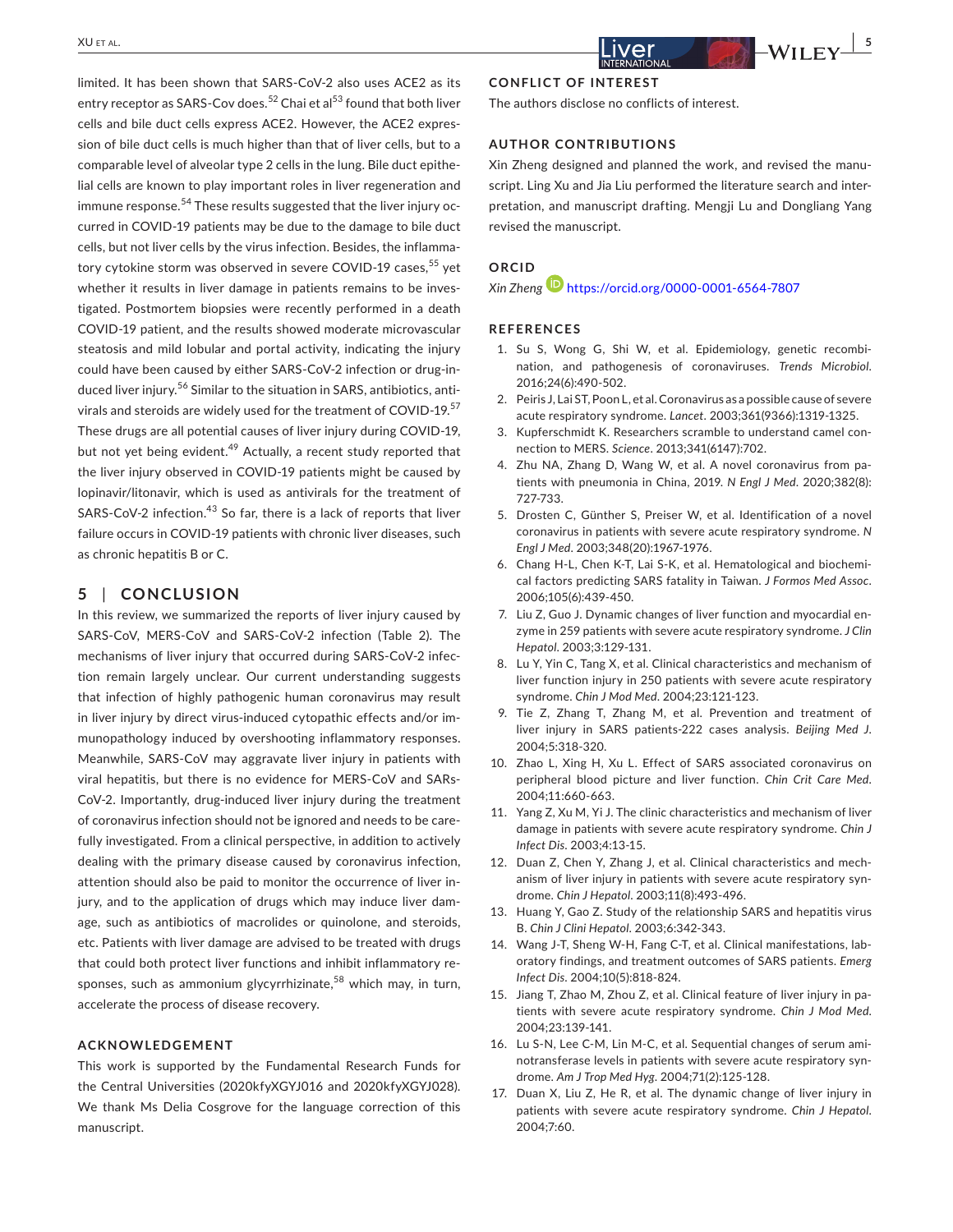# **EXTERNAL EXTENSION CONTROL**

- 18. Chau T-N, Lee K-C, Yao H, et al. SARS-associated viral hepatitis caused by a novel coronavirus: report of three cases. *Hepatology*. 2004;39(2):302-310.
- 19. Lu J, Zhao J, Li N, et al. Ultrastructure pathology of all organs in severe acute respiratory syndrome. *Chin J Diag Pathol*. 2003;4:72-77.
- 20. Ding Y, He LI, Zhang Q, et al. Organ distribution of severe acute respiratory syndrome (SARS) associated coronavirus (SARS-CoV) in SARS patients: implications for pathogenesis and virus transmission pathways. *J Pathol*. 2004;203(2):622-630.
- 21. Farcas G, Poutanen S, Mazzulli T, et al. Fatal severe acute respiratory syndrome is associated with multiorgan involvement by coronavirus. *J Infect Dis*. 2005;191(2):193-197.
- 22. Li W, Moore MJ, Vasilieva N, et al. Angiotensin-converting enzyme 2 is a functional receptor for the SARS coronavirus. *Nature*. 2003;426(6965):450-454.
- 23. Hamming I, Timens W, Bulthuis M, Lely AT, Navis GJ, van Goor H. Tissue distribution of ACE2 protein, the functional receptor for SARS coronavirus. A first step in understanding SARS pathogenesis. *J Patho*. 2004;203(2):631-637.
- 24. Tan Y-J, Fielding BC, Goh P-Y, et al. Overexpression of 7a, a protein specifically encoded by the severe acute respiratory syndrome coronavirus, induces apoptosis via a caspase-dependent pathway. *J Virol*. 2004;78(24):14043-14047.
- 25. Yang Z, Xu M, Yi JQ, et al. Clinical characteristics and mechanism of liver damage in patients with severe acute respiratory syndrome. *Hepatobiliary Pancreat Dis Int*. 2005;4(1):60-63.
- 26. Zumla A, Hui DS, Perlman S. Middle East respiratory syndrome. *Lancet*. 2015;386(9997):995-1007.
- 27. Saad M, Omrani AS, Baig K, et al. Clinical aspects and outcomes of 70 patients with Middle East respiratory syndrome coronavirus infection: a single-center experience in Saudi Arabia. *Int J Infect Dis*. 2014;29:301-306.
- 28. Al-Hameed F, Wahla AS, Siddiqui S, et al. Characteristics and outcomes of Middle East respiratory syndrome coronavirus patients admitted to an intensive care unit in Jeddah, Saudi Arabia. *J Intensive Care Med*. 2015;31(5):344-348.
- 29. Hwang S-M, Na B-J, Jung Y, et al. Clinical and laboratory findings of Middle East respiratory syndrome coronavirus infection. *Jap J Infect Dis*. 2019;72(3):160-167.
- 30. Arabi YM, Al-Omari A, Mandourah Y, et al. Critically Ill patients with the Middle East respiratory syndrome. *Crit Care Med*. 2017;45(10):1683-1695.
- 31. Arabi YM, Arifi AA, Balkhy HH, et al. Clinical course and outcomes of critically ill patients with Middle East respiratory syndrome coronavirus infection. *Ann Intern Med*. 2014;160(6):389-397.
- 32. Assiri A, Al-Tawfiq JA, Al-Rabeeah AA, et al. Epidemiological, demographic, and clinical characteristics of 47 cases of Middle East respiratory syndrome coronavirus disease from Saudi Arabia: a descriptive study. *Lancet Infect Dis*. 2013;13(9):752-761.
- 33. Ng DL, Al Hosani F, Keating MK, et al. Clinicopathologic, immunohistochemical, and ultrastructural findings of a fatal case of Middle East respiratory syndrome coronavirus infection in the United Arab Emirates, April 2014. *Am J Patho*. 2016;186(3):652-658.
- 34. Alsaad KO, Hajeer AH, Al Balwi M, et al. Histopathology of Middle East respiratory syndrome coronovirus (MERS-CoV) infection – clinicopathological and ultrastructural study. *Histopathology*. 2018;72(3):516-524.
- 35. Raj VS, Mou H, Smits SL, et al. Dipeptidyl peptidase 4 is a functional receptor for the emerging human coronavirus-EMC. *Nature*. 2013;495(7440):251-254.
- 36. Boonacker E, Van Noorden CJF. The multifunctional or moonlighting protein CD26/DPPIV. *Eur J Cell Biol*. 2003;82(2):53-73.
- 37. Zhao G, Jiang Y, Qiu H, et al. Multi-organ damage in human dipeptidyl peptidase 4 transgenic mice infected with Middle East respiratory syndrome-coronavirus. *PLoS ONE*. 2015;10(12):e145561.
- 38. Mahallawi WH, Khabour OF, Zhang Q, Makhdoum HM, Suliman BA. MERS-CoV infection in humans is associated with a pro-inflammatory Th1 and Th17 cytokine profile. *Cytokine*. 2018;104:8-13.
- 39. WHO. Coronavirus disease. 2019. http://www.who.int/emergencie s/diseases/novel-coronavirus-2019. Accessed March 6, 2020.
- 40. Huang C, Wang Y, Li X, et al. Clinical features of patients infected with 2019 novel coronavirus in Wuhan, China. *Lancet*. 2020;395(10223):497-506.
- 41. Guan W, Ni Z, Hu Y, et al. Clinical characteristics of 2019 novel coronavirus infection in China. *medRxiv*. 2020; in press. https://doi. org/10.1101/2020.02.06.20020974
- 42. Cai Q, Huang D, Ou P, et al. COVID-19 in a Designated Infectious Diseases HospitalOutside Hubei Province, China. *medRxiv*. 2020; in press. https://doi.org/10.1101/2020.02.17.20024018
- 43. Fan Z, Chen L, Jun LI, et al. Clinical features of COVID-19 related liver damage. *medRxiv*. 2020; in press. https://doi. org/10.1101/2020.02.26.20026971
- 44. Wang D, Hu BO, Hu C, et al. Clinical characteristics of 138 hospitalized patients with 2019 novel coronavirus-infected pneumonia in Wuhan, China. *JAMA*. 2020.
- 45. Cao W. Clinical features and laboratory inspection of novel coronavirus pneumonia (COVID-19) in Xiangyang, Hubei. *medRxiv*. 2020; in press. https://doi.org/10.1101/2020.02.23.20026963
- 46. Chen N, Zhou M, Dong X, et al. Epidemiological and clinical characteristics of 99 cases of 2019 novel coronavirus pneumonia in Wuhan, China: a descriptive study. *Lancet*. 2020;395(10223):507-513.
- 47. Shi H, Han X, Jiang N, et al. Radiological findings from 81 patients with COVID-19 pneumonia in Wuhan, China: a descriptive study. *Lancet Infect Dis*, 2020. https://doi.org/10.1016/S1473 -3099(20)30086-4
- 48. Xu X-W, Wu X-X, Jiang X-G, et al. Clinical findings in a group of patients infected with the 2019 novel coronavirus (SARS-Cov-2) outside of Wuhan, China: retrospective case series. *BMJ*. 2020;m606.
- 49. Yang X, Yu Y, Xu J, et al. Clinical course and outcomes of critically ill patients with SARS-CoV-2 pneumonia in Wuhan, China: a single-centered, retrospective, observational study. *Lancet Respir Med*. 2020. https://doi.org/10.1016/S2213-2600(20)30079-5
- 50. Zhang B, Zhou X, Qiu Y, et al. Clinical characteristics of 82 death cases with COVID-19. *medRxiv*. 2020; in press. https://doi. org/10.1101/2020.02.26.20028191
- 51. Huang Y, Zhou H, Yang R, et al. Clinical characteristics of 36 non-survivors with COVID-19 in Wuhan, China. *medRxiv*;2020; in press. https://doi.org/10.1101/2020.02.27.20029009
- 52. Hoffmann M, Kleine-Weber H, Krüger N, et al. The novel coronavirus 2019 (2019-nCoV) uses the SARS-1 coronavirus receptor2 ACE2 and the cellular protease TMPRSS2 for entry into target cells. *bioRxiv*;2020; in press. https://doi.org/10.1101/2020.01.31.929042
- 53. Chai X, Hu L, Zhang Y, et al. Specific ACE2 expression in cholangiocytes may cause liver damage after 2019-nCoV infection. *bioRxiv*;2020. https://doi.org/10.1101/2020.02.03.931766
- 54. Banales JM, Huebert RC, Karlsen T, Strazzabosco M, LaRusso NF, Gores GJ. Cholangiocyte pathobiology. *Nat Rev Gastroenterol Hepatol*. 2019;16(5):269-281.
- 55. Liu J, Li S, Liu J, et al. Longitudinal characteristics of lymphocyte responses and cytokine profiles in the peripheral blood of SARS-CoV-2 infected patients. *medRxiv*,2020, in press. https://doi. org/10.1101/2020.02.16.20023671
- 56. Xu Z, Shi L, Wang Y et al. Pathological findings of COVID-19 associated with acute respiratory distress syndrome. *Lancet Respir Med*, 2020. https://doi.org/10.1016/S2213-2600(20)30076-X
- 57. National Health Commission of the People's Republic of China. Diagnosis and Treatment of Coronavirus disease 2019 (Trial Version 7).http://www.nhc.gov.cn/yzygj/s7652m/202003/a31191442e 29474b98bfed5579d5af95.shtml. Accessed March 6, 2020